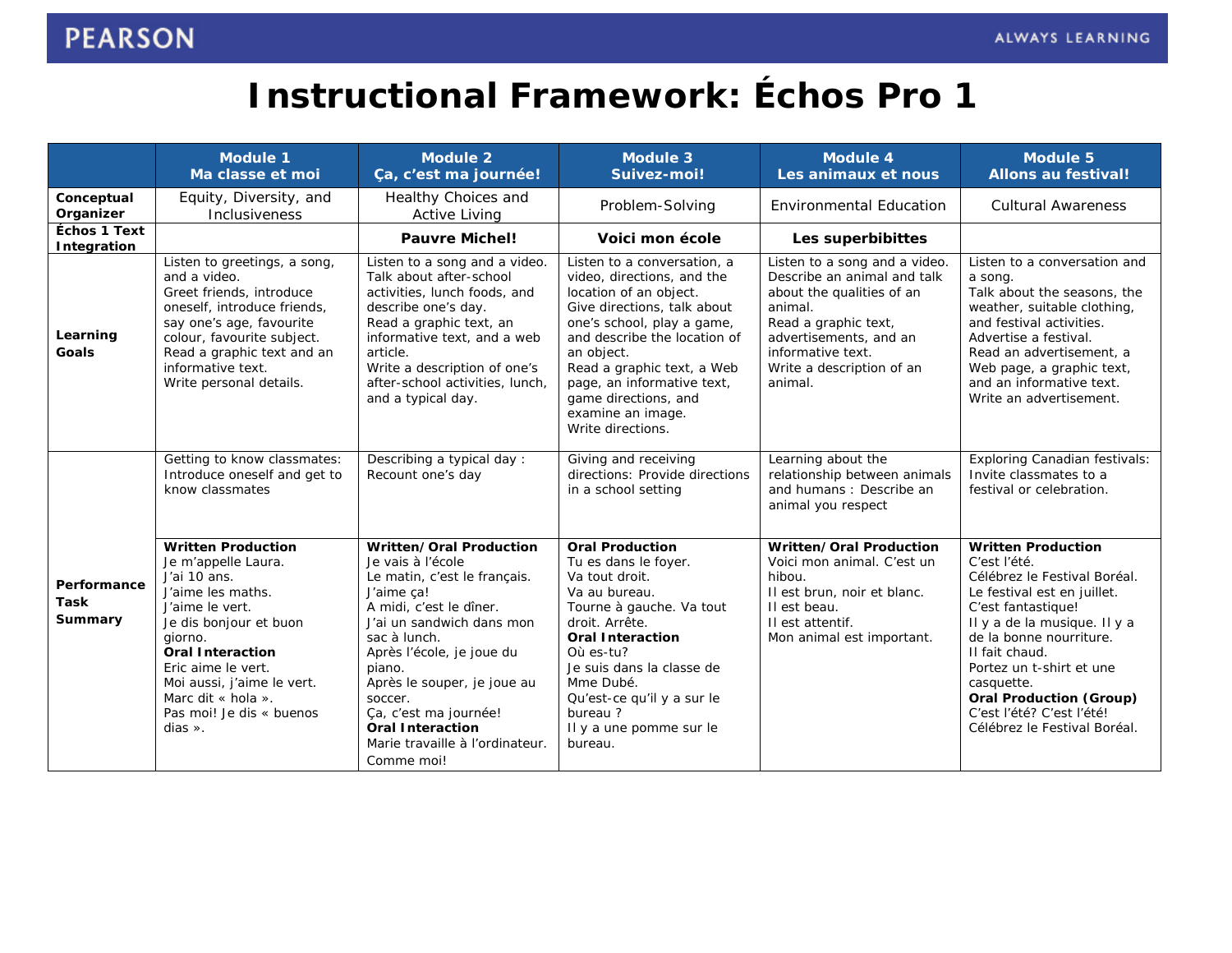|                                                    |                              | <b>Module 1</b><br>Ma classe et moi                                                                                                                                                                                                                                                                | <b>Module 2</b><br>Ça, c'est ma journée!                                                                                                                                                                                                                                                                                                        | <b>Module 3</b><br>Suivez-moi!                                                                                                                                                                                                                                                                          | <b>Module 4</b><br>Les animaux et nous                                                                                                                                                                                                                                                                                                                         | <b>Module 5</b><br><b>Allons au festival!</b>                                                                                                                                                                                                                                         |
|----------------------------------------------------|------------------------------|----------------------------------------------------------------------------------------------------------------------------------------------------------------------------------------------------------------------------------------------------------------------------------------------------|-------------------------------------------------------------------------------------------------------------------------------------------------------------------------------------------------------------------------------------------------------------------------------------------------------------------------------------------------|---------------------------------------------------------------------------------------------------------------------------------------------------------------------------------------------------------------------------------------------------------------------------------------------------------|----------------------------------------------------------------------------------------------------------------------------------------------------------------------------------------------------------------------------------------------------------------------------------------------------------------------------------------------------------------|---------------------------------------------------------------------------------------------------------------------------------------------------------------------------------------------------------------------------------------------------------------------------------------|
| <b>CFR Links:</b><br><b>Functional</b><br>Language |                              | Saluer quelqu'un. / Prendre<br>congé.<br>Se présenter. / Présenter<br>quelqu'un.<br>Donner son nom et dire son<br>âge.                                                                                                                                                                             | Se situer dans le temps.<br>Parler de ses loisirs.<br>Exprimer une préférence.                                                                                                                                                                                                                                                                  | Identifier les locaux dans son<br>école.<br>Donner des directions.<br>Décrire un objet.<br>Accepter / refuser quelque<br>chose.                                                                                                                                                                         | Décrire un animal.<br>Donner / demander une<br>information à quelqu'un.<br>Accepter / refuser quelque<br>chose.                                                                                                                                                                                                                                                | Dire la date.<br>Localiser une ville.<br>Dire le temps qu'il fait.                                                                                                                                                                                                                    |
| Understandings<br>Intercultural                    | Intercultural<br>Awareness   | Listen to students speak<br>different languages. (L)<br>Greet classmates in different<br>languages. (S)<br>Compare timetables in a<br>Francophone school to their<br>own. $(R)$<br>Compare a Francophone<br>school to their own. (W)                                                               | Listen to a Franco-Ontarian<br>music group. (L)<br>Learn about provincial<br>Francophone flags. (S)<br>Locate Francophone<br>communities. (R)<br>Compare lunches in a<br>Franco-Ontarian school to<br>one's own lunch. (W)                                                                                                                      | Compare accents. (L)<br>Compare schools in other<br>countries with one's own<br>school. (S)<br>Read statistics on<br>Francophones in different<br>Canadian cities. (R)<br>Compare ways of addressing<br>teachers. (W)                                                                                   | Compare French dog<br>commands to commands<br>they know. (L)<br>Compare French animal<br>sounds to sounds they<br>know. $(R)$<br>Compare French pet names<br>to those they know. (W)                                                                                                                                                                           | Listen to a description of<br>maple syrup in Québec. (L)<br>Talk about Francophone<br>festivals in Canada. (S)<br>Read about traditions<br>associated with maple<br>syrup. (R)<br>Learn about Francophone<br>festivals and compare them<br>to festivals in one's own<br>culture. (W)  |
|                                                    | Sociolinguistic<br>Awareness | Initiate a conversation.<br>Encourage.<br>Ask for clarification.<br>Ask someone's name.<br>Learn the 24-hour clock.                                                                                                                                                                                | Say the time.<br>Take turns.<br>Borrow.<br>Encourage.                                                                                                                                                                                                                                                                                           | Offer help.<br>Ask for confirmation.<br>Ask how someone is feeling.<br>Distinguish accents.                                                                                                                                                                                                             | Ask for help.<br>Ask for clarification.<br>Learn French pet names.                                                                                                                                                                                                                                                                                             | Ask a speaker to speak<br>more softly or more loudly.<br>Write the date in French.<br>Name regional clothing.<br>Write an address.<br>Learn texting abbreviations.                                                                                                                    |
| Assessment<br><b>OF Learning</b>                   |                              | Listening to Interact:<br>Respond to language cues<br>Speaking to Interact: Talk<br>about similarities and<br>differences.<br>Reading Comprehension:<br>Retrieve information from<br>visual texts.<br>Writing: Purpose, Audience,<br>and Form: Transcribe<br>personal details on a visual<br>text. | Listening to Understand:<br>Compare presentations to<br>their own experiences.<br>Speaking to Communicate:<br>Recount their day in a<br>presentation.<br>Reading: Purpose, Form, and<br>Style: Analyse a text.<br>Writing: Purpose,<br>Develop and Organize Ideas<br>in Writing: Audience, and<br>Form: Write about their day<br>using a model. | Listening to Understand:<br>Record mystery locations and<br>objects.<br>Speaking to Communicate:<br>Give directions in a school.<br>Reading Comprehension:<br>Find locations and objects on<br>a school map.<br>Write for Different Purposes:<br>Use specific terms to convey<br>directions in writing. | Listening to Understand:<br>Extract details from oral<br>presentations.<br>Speaking to Communicate:<br>Present information about<br>animals.<br>Speaking to Interact: Share<br>information about a trading<br>card or cube.<br>Reading: Purpose, Form, and<br>Style: Analyse a text.<br>Use the Writing Process:<br>Write and publish a text<br>about animals. | Listening to Interact:<br>Respond to questions about<br>festivals.<br>Speaking to Communicate:<br>Present an expressive chant<br>about festivals.<br>Reading Comprehension:<br>Read the posters or web<br>pages.<br>Use the Writing Process:<br>Prepare a poster about a<br>festival. |